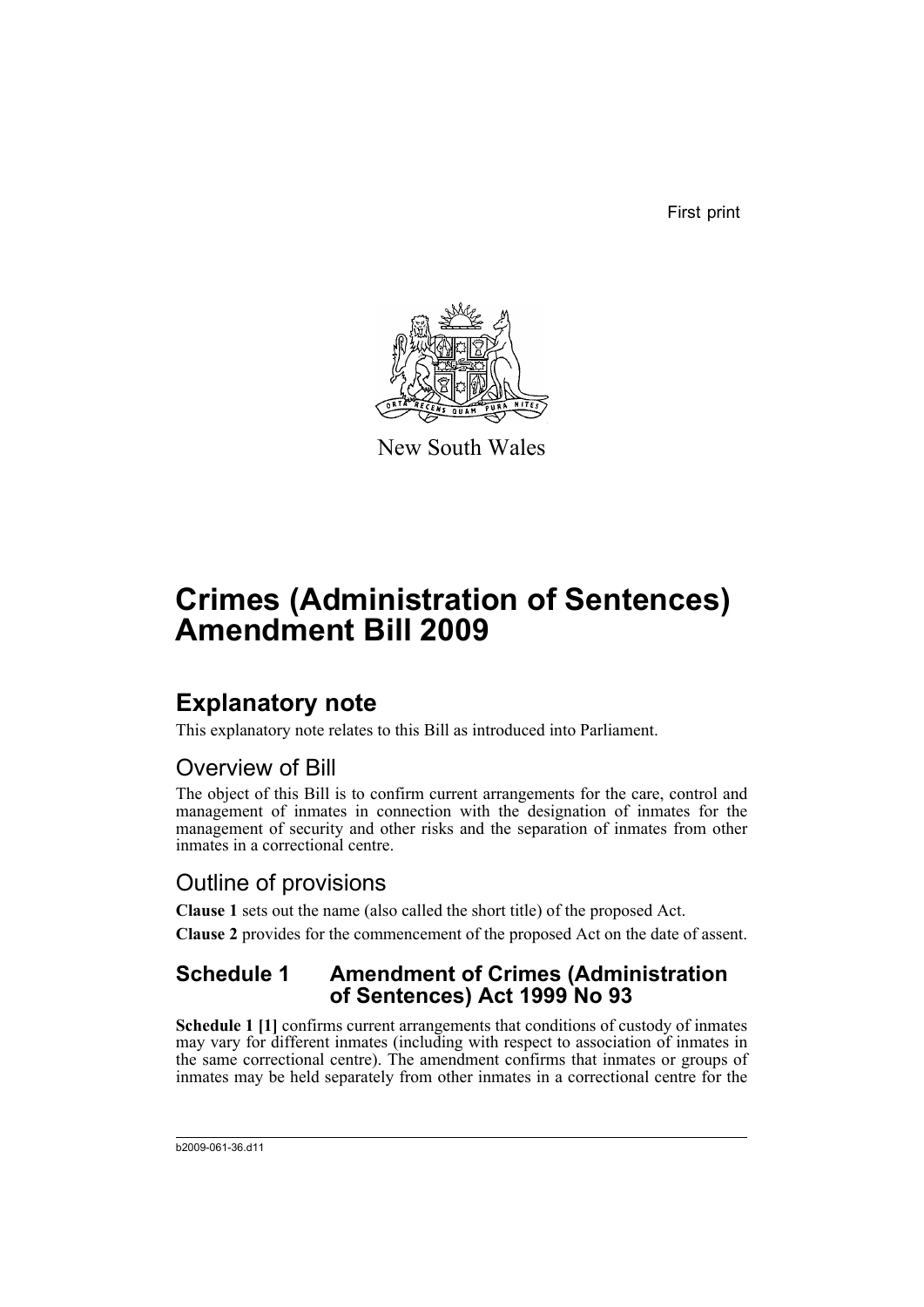Crimes (Administration of Sentences) Amendment Bill 2009

Explanatory note

purposes of the care, control or management of the inmates or groups of inmates. Any such separation may arise from a requirement of the *Crimes (Administration of Sentences) Act 1999* or the regulations, the classification or designation of the inmates, any program undertaken by the inmates or any intensive monitoring required of the inmates. The amendment also confirms that inmates may be held separately from other inmates without the making of a segregated custody direction.

The amendment ensures that anything previously done or omitted that would have been validly done or omitted had the amendment been in force at that time, is taken to have been validly done or omitted.

**Schedule 1 [2]** confirms that the regulations may make further provision for the designation of inmates for the management of security or other risks.

**Schedule 1 [3]** enables savings and transitional regulations to be made as a consequence of the enactment of the proposed Act.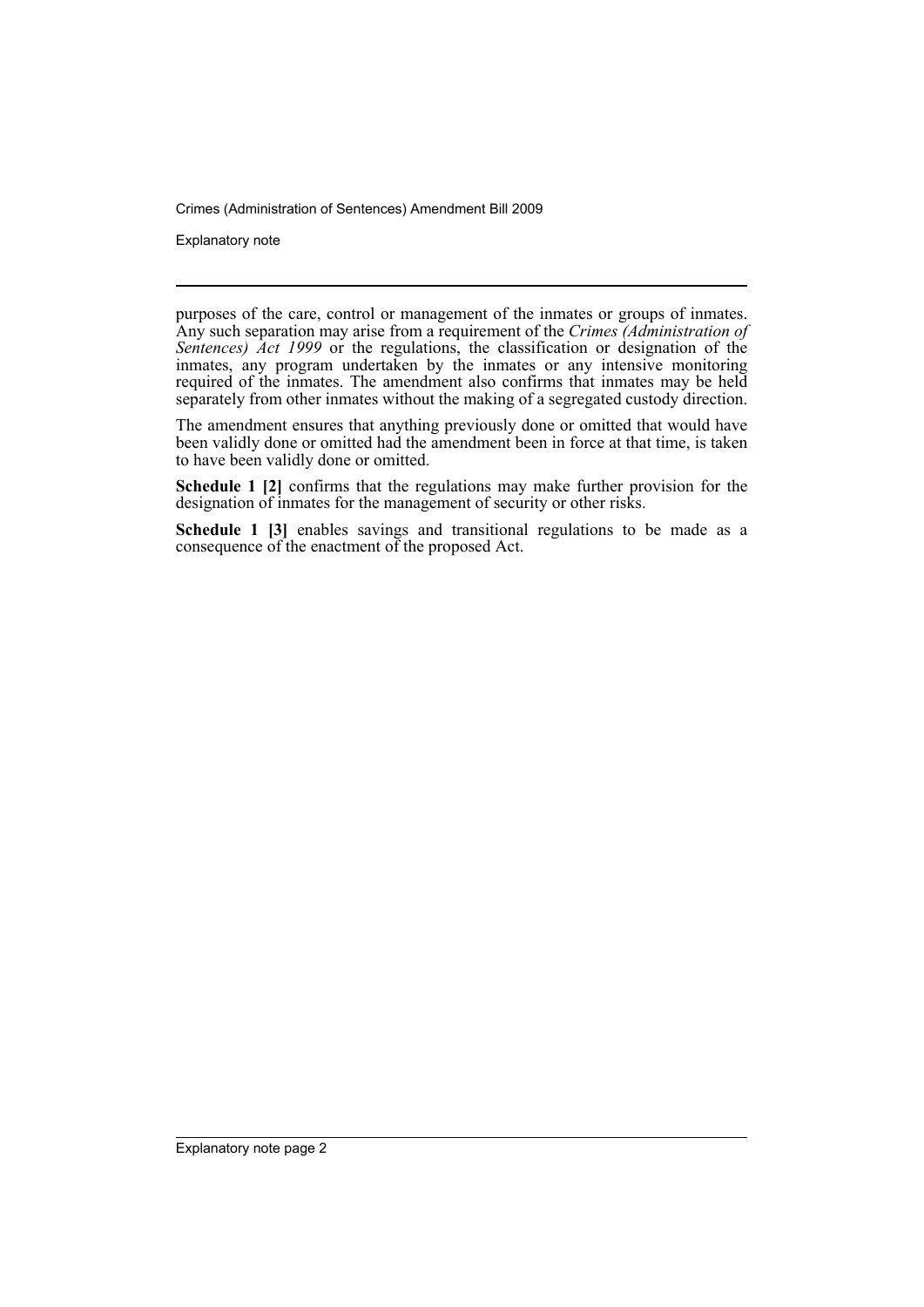First print



New South Wales

# **Crimes (Administration of Sentences) Amendment Bill 2009**

## **Contents**

|              |                                                       | Page |
|--------------|-------------------------------------------------------|------|
| $\mathbf{1}$ | Name of Act                                           |      |
|              | 2 Commencement                                        |      |
| Schedule 1   | Amendment of Crimes (Administration of Sentences) Act |      |
|              | 1999 No 93                                            |      |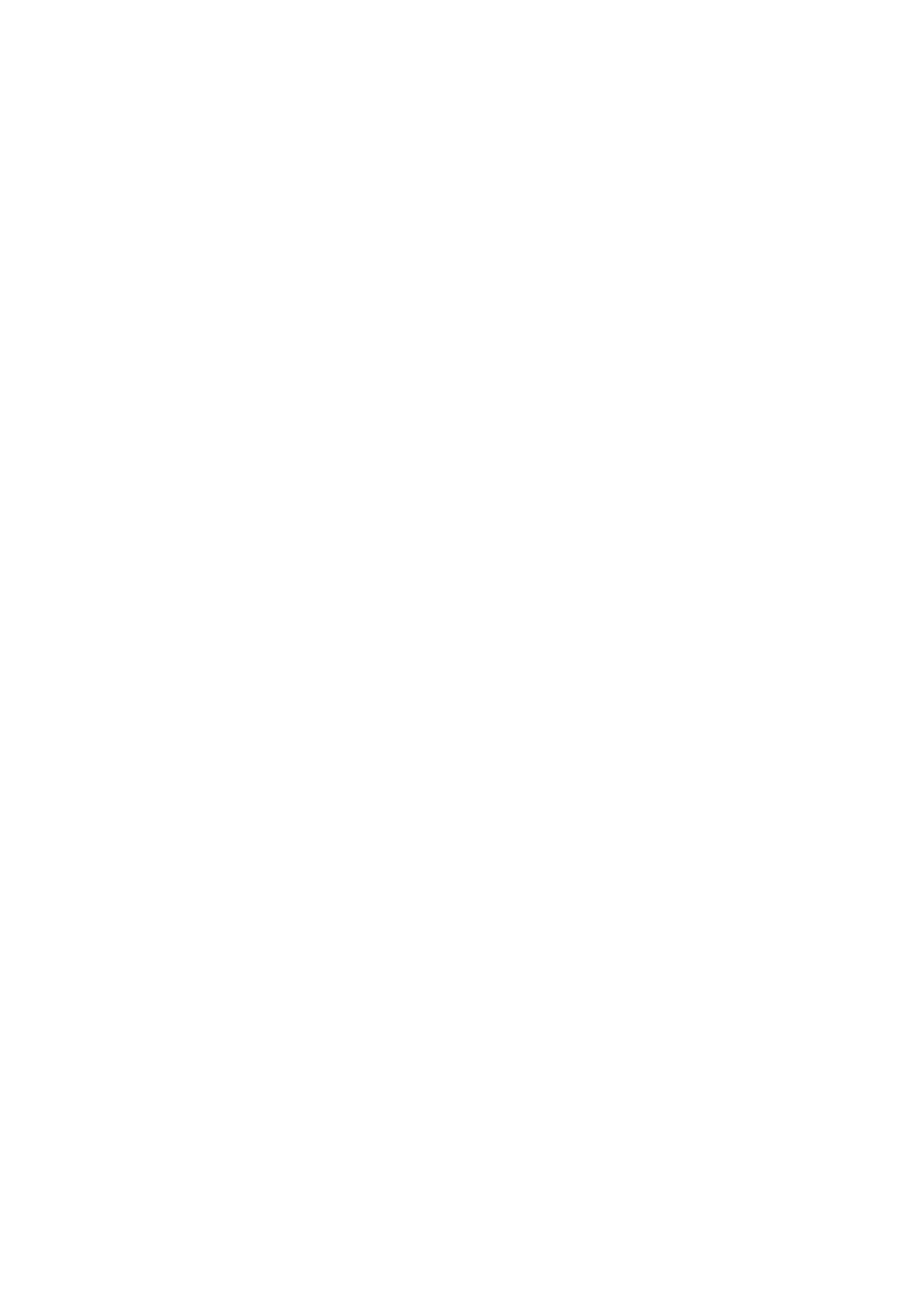

New South Wales

# **Crimes (Administration of Sentences) Amendment Bill 2009**

No , 2009

### **A Bill for**

An Act to amend the *Crimes (Administration of Sentences) Act 1999* in relation to the management of inmates.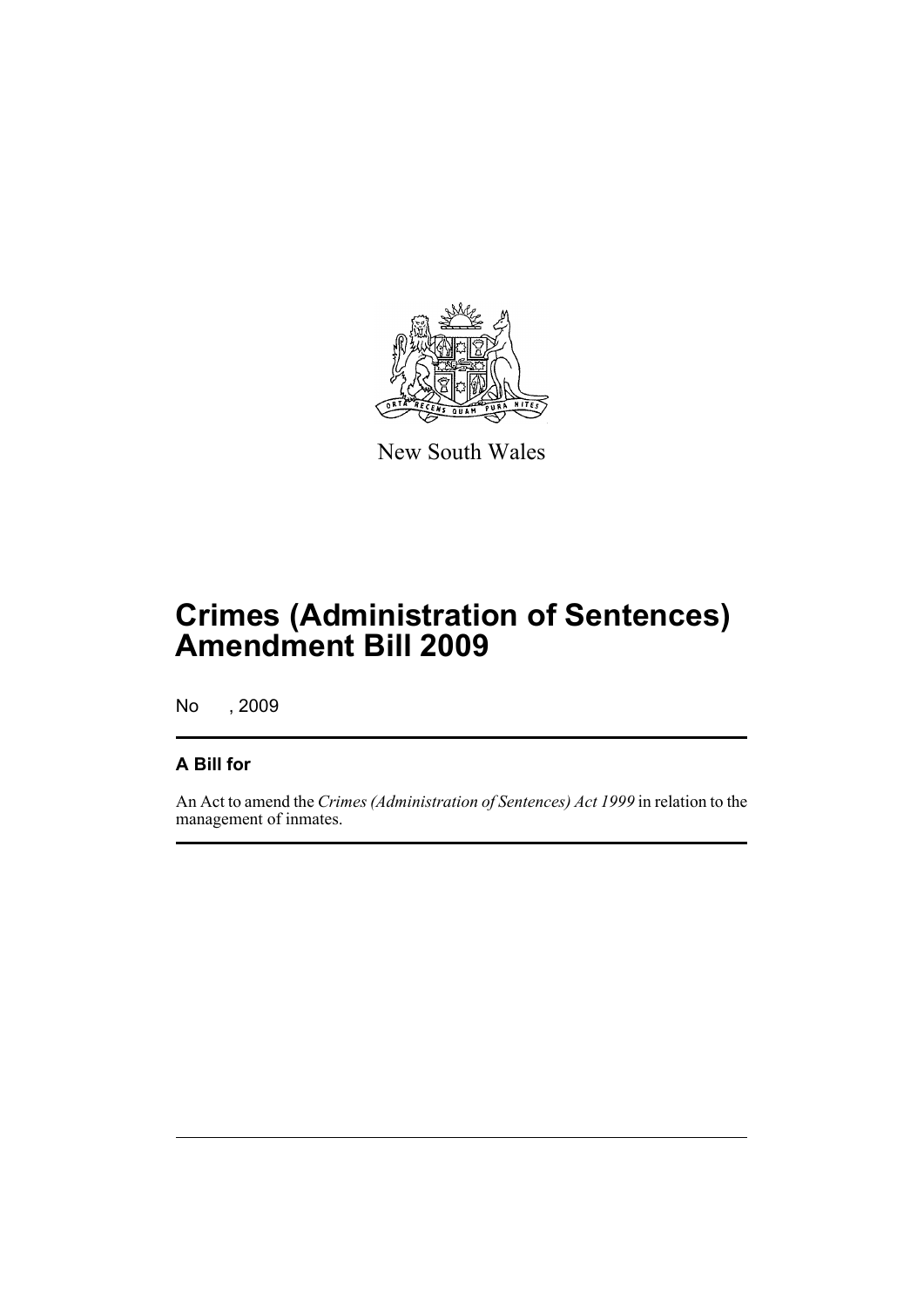<span id="page-5-1"></span><span id="page-5-0"></span>

| The Legislature of New South Wales enacts: |                                                                            | 1             |
|--------------------------------------------|----------------------------------------------------------------------------|---------------|
| 1                                          | Name of Act                                                                | $\mathcal{P}$ |
|                                            | This Act is the Crimes (Administration of Sentences) Amendment<br>Act 2009 | 3<br>4        |
|                                            | <b>Commencement</b>                                                        | 5             |
|                                            | This Act commences on the date of assent to this Act.                      | 6             |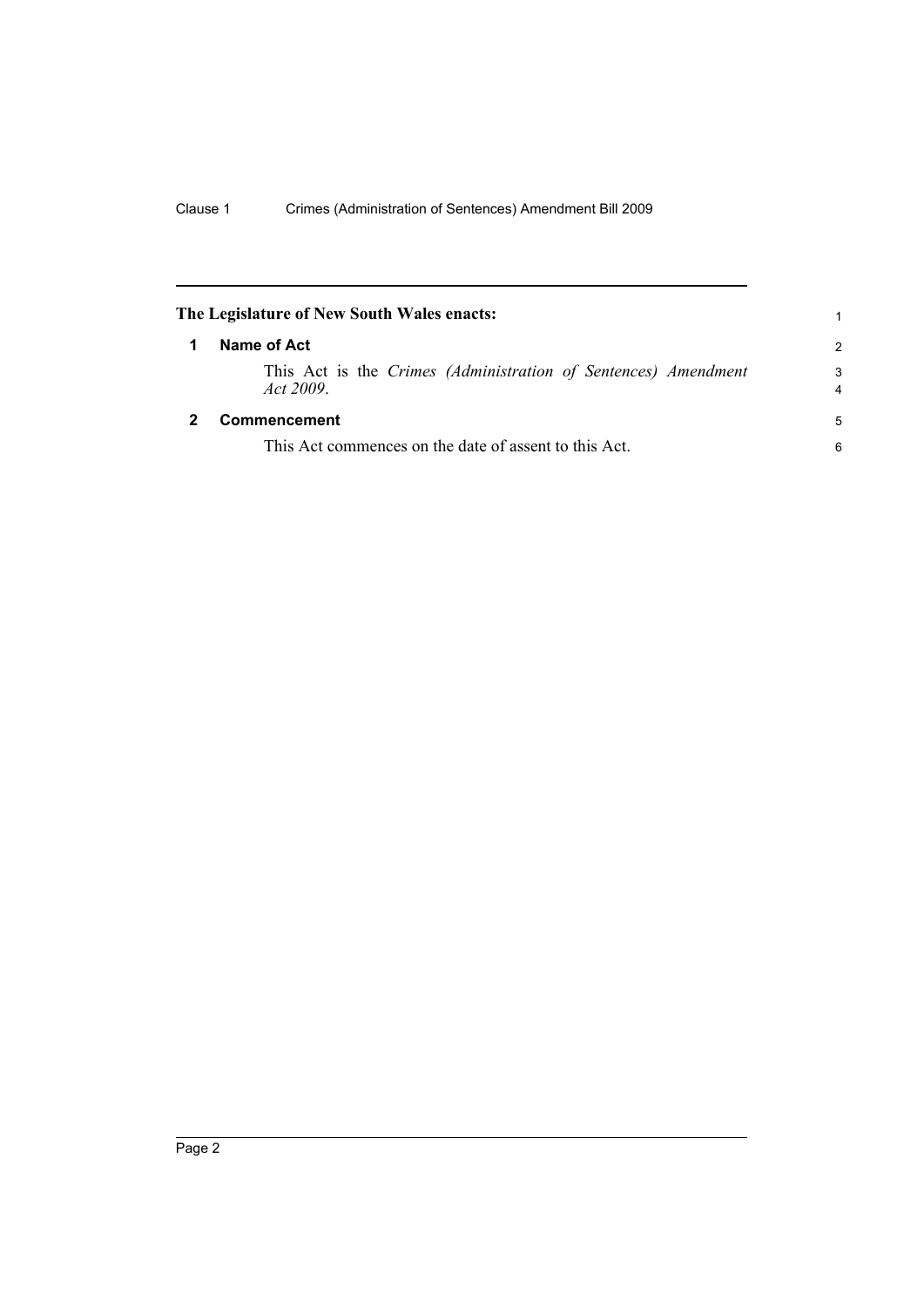Crimes (Administration of Sentences) Amendment Bill 2009

Amendment of Crimes (Administration of Sentences) Act 1999 No 93 Schedule 1

<span id="page-6-0"></span>**Schedule 1 Amendment of Crimes (Administration of Sentences) Act 1999 No 93**

**[1] Section 78A**

Insert after section 78:

#### **78A Separation and other variations in conditions of custody of inmates**

- (1) Nothing in this Act requires the conditions of custody of inmates to be the same for all inmates or for all inmates in the same correctional centre or of the same classification or designation, including conditions with respect to association with other inmates.
- (2) An inmate or group of inmates in a correctional centre may be held separately from other inmates in the correctional centre for the purposes of the care, control or management of the inmate or group of inmates.
- (3) In particular, inmates may be separated because of a requirement of this Act or the regulations, because of the classification or designation of the inmates, because of the nature of any program being undertaken by the inmates or because of any intensive monitoring that is required of the inmates.
- (4) The making of a segregated custody direction under Division 2 is not required to authorise a separation of inmates.
- (5) Anything done or omitted that could have been validly done or omitted if this section (and section 79 (c1)) had been in force when it was done or omitted is taken to be, and always to have been, validly done or omitted.

#### **[2] Section 79 Regulations**

Insert after section 79 (c):

(c1) the designation of inmates for the purposes of or in connection with the management of security and other risks,

1  $\mathfrak{p}$ 

 $27$ 

28

29 30 31